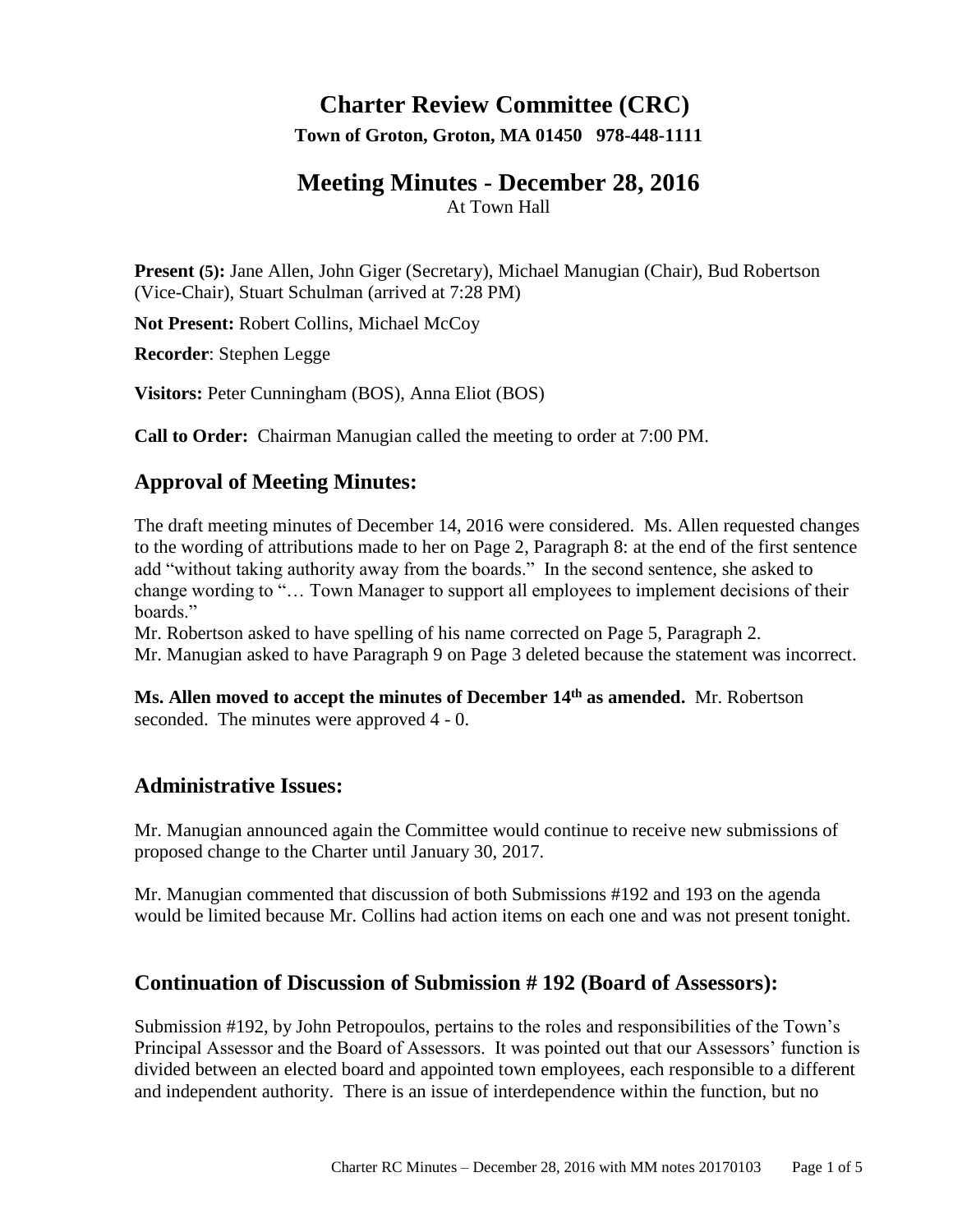governing structure which ensures good communication and cooperation. It is proposed that our Charter address this issue directly and be revised accordingly.

Mr. Manugian began by saying if there is a conflict between citizens, employees of the Town and/or boards, there is no adjudicating authority at the Town level of government, or under our Charter. He proposes to raise all such issues for mediation (not arbitration) to the Board of Selectmen. All employees and boards would be required to agree to at least one such mediation session if mediation were requested by any part in a disagreement.

Mr. Giger agreed with the concept.

Ms. Allen said a mediation procedure would be good – it may resolve some problems which would otherwise not be resolved. She added, in general response to the main issue raised in the submission, she believes no employee has a right to work against the policies of a board. This principle should, in one way or another, be stated in the Charter.

Visitor Mr. Cunningham: He said the BOS has recently adopted a policy to be a point of last resort for citizens in conflict with a board's or employee's decision. It was discussed and adopted in an open meeting.

Visitor Ms. Eliot said the details of a dispute recently heard were discussed in executive session.

Mr. Robertson said this issue should be handled at the policy level and not included as a change to the Charter.

**Mr. Manugian moved to pursue the concept of adding a mediation process to the Charter.** There was no second to the motion.

**Mr. Giger moved to add to the Selectmen's duties the requirement that the Board of Selectmen maintain a policy to address disagreements between Town boards, Town employees, and citizens.** Ms. Allen seconded.

Mr. Robertson: The BOS already has a policy. That is good. It is all that is necessary.

Ms. Allen was not sure this issue needed to be addressed at any level. She feels it is a BOS responsibility to mediate disputes between boards, employees of the Town or others in cases where such parties are unable to handle or resolve the problem.

Mr. Schulman arrived at 7:28 PM.

Ms. Eliot expressed her concern that putting mediation into the Charter or requiring it in other ways could lead to the BOS conflicting or interfering with other boards.

Mr. Giger said it is clear the BOS cannot tell other elected boards what to do.

Ms. Eliot responded, putting mediation into the Charter is a very big responsibility with possible unintended impact.

Mr. Schulman questioned the wisdom of the motion.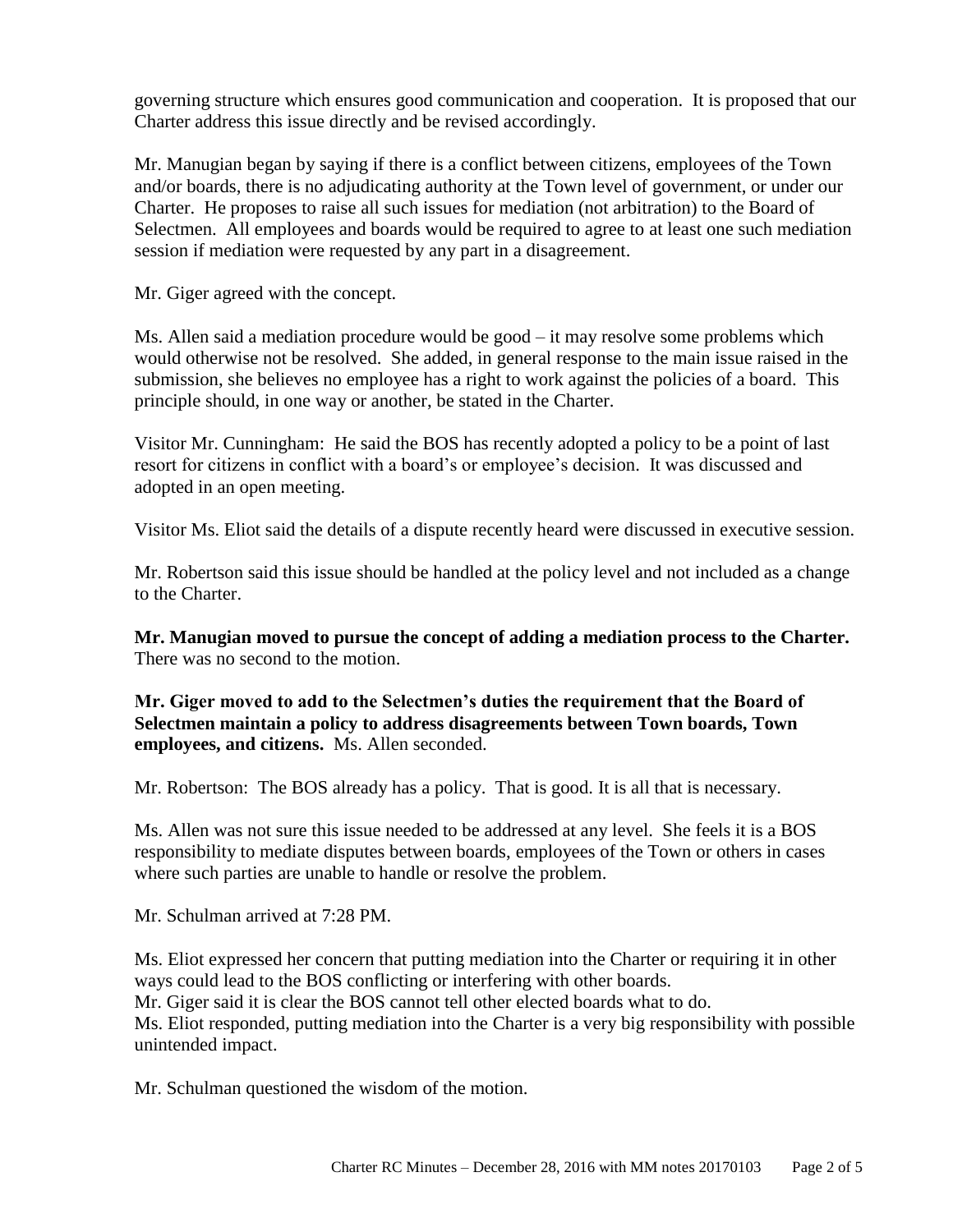**Ms. Allen moved the question.** A vote was taken to end debate and it passed 4 – 0 with Mr. Schulman abstaining.

A vote was taken on Mr. Giger's motion and it failed  $0 - 5$ .

# **Reconsiderations and Discussion of Types of Appointments:**

Mr. Manugian asked if members wished any new reconsiderations. None were offered.

Mr. Manugian introduced a memo submitted by Mr. Giger, dated December 28, 2016 (five pages), regarding clarification of types of appointments made in the Charter. Mr. Giger referred to the Charter Changes Full Report draft, dated November  $6<sup>th</sup>$ , on Page 9, a section on how different types of appointments are made. He proposed that three types presently proposed, appointment to an Open Meeting Law committee, appointment to a non-Open Meeting Law committee and appointment to a position as a town employee be changed to four types. This would be accomplished by differentiating a town employee as a compensated or noncompensated employee.

Mr. Manugian said he thought the proposed change was a good one. He also commented that Open Meeting Law appointments overlap with compensated and non-compensated appointments.

Mr. Schulman commented this is a noble effort to educate the public. But that is not the Committee's job as a Charter Review body. The Committee has had an enormous number of meetings and discussions. This is out of the Charter Review Committee's scope. Boundaries need to be drawn. The BOS can handle this issue, Mr. Schulman said.

Ms. Allen did not agree with Mr. Schulman. Our job is to report back to the public on issues raised.

Mr. Manugian observed the section in question is concerned only with committees, not individual employees. He feels it appropriate to have only the first two categories mentioned regarding Open Meeting Law committees and non-Open Meeting Law committees, removing the present third category on town employees. He offered to make this change to the report.

By consensus the Committee members agreed with Mr. Manugian on this point.

**Action Item #1:** Mr. Manugian offered to rewrite Mr. Giger's proposal to make clearer the differences in categories and narrow the scope to committee appointments.

# **Discussion of Comments on the Revised Charter from Town Counsel:**

Town Counsel was asked by the Committee on December 9<sup>th</sup> to review the draft revised Charter (version as of early December 2016). Counsel immediately returned with a request to see changes highlighted and also requested an MS Word version instead of the pdf version. These were provided the day after the request.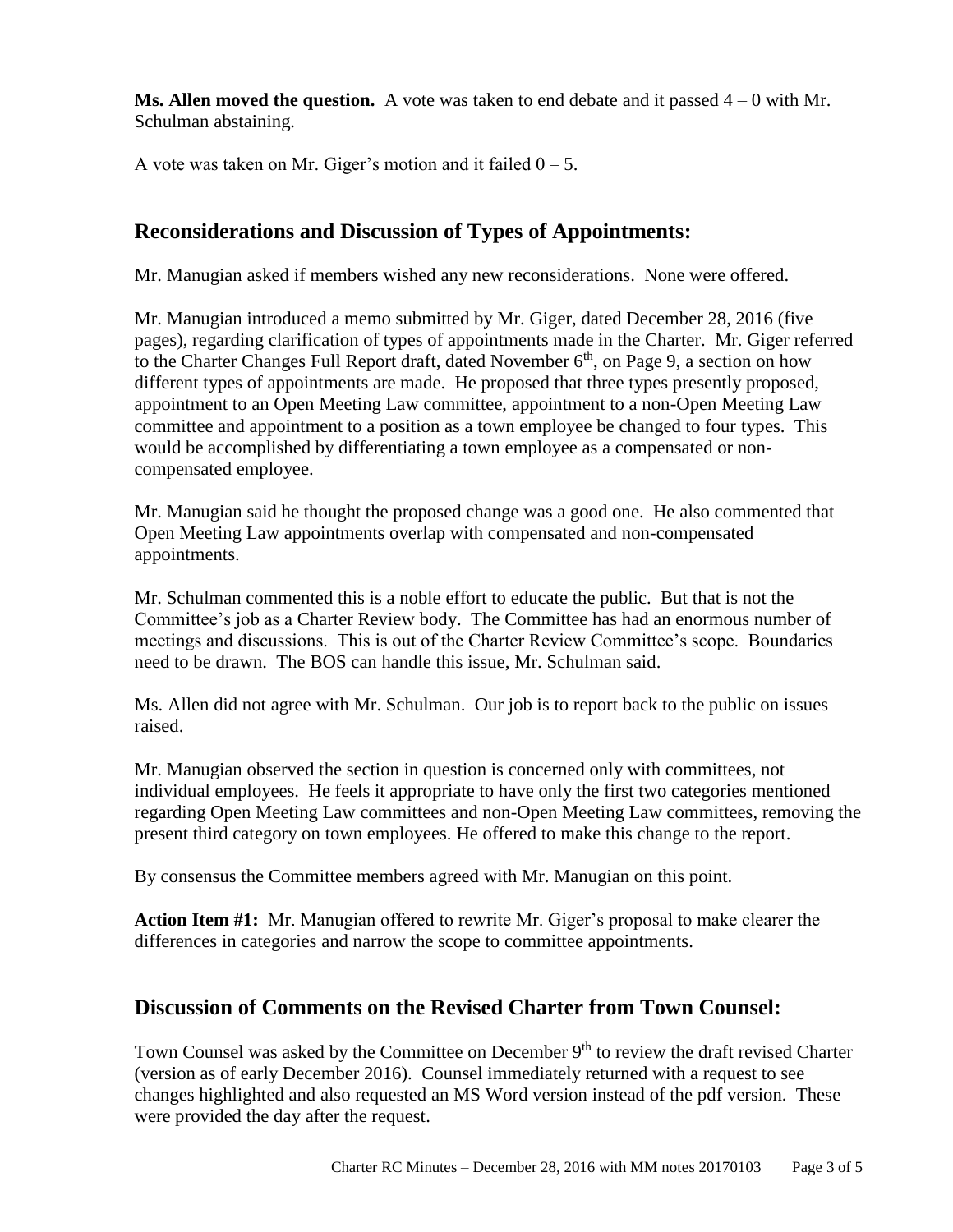Town Counsel, Mr. David Doneski, responded to the Committee in an email dated December 23, 2016. According to Mr. Manugian, the proposed changes are fairly clear and relatively minor in nature. Mr. Doneski did say, however, that the form, style and document numbering changes were important and relevant. The Committee had chosen not to flag capitalization and section numbering changes in the interest of making what it considered more significant content changes easier for the public to see. Mr. Doneski commented, the Committee, rather than submitting only changes to the Charter to Town Meeting, is instead submitting a new revised complete Charter. He indicated that the Committee should formally list the types of changes which were not flagged.

Mr. Manugian commented he felt all of Town Counsel's comments regarding what was and was not flagged as a change were addressed in the Committee's Final Report.

Mr. Giger then led a section-by-section review of Counsel's recommended changes and specific comments on the revised Charter. The Committee approved or withheld approval on each individual comment.

Sections 1.9.1 and 1.9.5 changes: approved.

Section 2.1 comments: leave as is.

Sections 2.2.1, 2.7.1, 2.7.2, 2.8 and 2.11 changes: approved.

Sections 3.1.1, 3.1.2, 3.1.3 and 3.1.4 changes: approved.

Section 3.2.2 change: approved.

Section 3.2.2.1 comment: open, see action item. Mr. Doneski felt that the language in this change limited the ability of the Board of Selectmen to create policy. Mr. Doneski didn't explain how the wording limited the BOS and gave no example of a limitation, Since the Committee did not understand how the wording resulted in a limitation, it requested more detail from Mr. Doneski.

**Action Item #2:** Mr. Manugian will talk to Mr. Doneski to make clear the intent of his comment.

Section 3.2.2.3 change: rejected, due to usage and definitions in the Charter.

Sections 3.2.6, 3.3.2, 3.4.2 and 3.6.2 changes: approved.

Sections 4.2.1, 4.2.3, 4.2.6 and 4.2.11 changes: approved.

Sections 4.3.1, 4.3.1.2, 4.3.1.4 and 4.5.1 changes: approved.

Sections 5.2, 5.3.2, 5.3.5, 5.3.6 and 5.3.7 changes: approved.

Sections 5.5 and 5.6.1 changes: approved.

Sections 6.2.1, 6.6 and 6.10 changes: approved.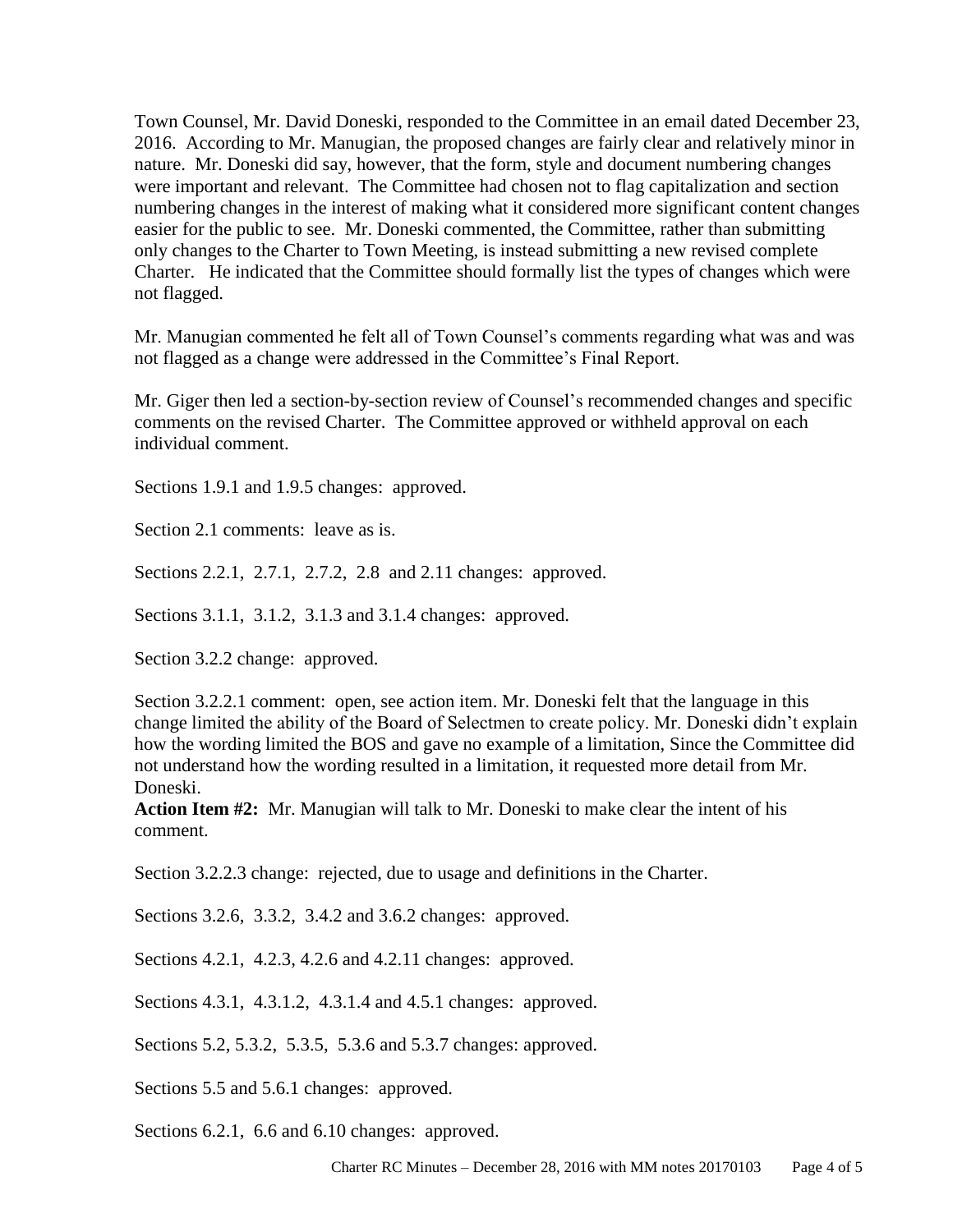Section 7.10 change: approved.

At the end of the review Mr. Schuman commented, having no significant change necessary as a result of Town Counsel's review is a testament to the thoroughness of the Committee's work and the Chairman's management of the process.

### **Other Administrative Issues:**

Mr. Manugian said he would develop revised versions of the Charter including the town Counsel's revisions of the draft revised Charter approved by the Committee and the Full Report. He expected to discuss this at the next scheduled meeting. Mr. Giger said the last revision of the Full Report document was dated November 6, 2016. Mr. Manugian also plans to bring the results of discussion with Town Counsel of their proposed revisions questioned by the Committee. Mr. Manugian reported he has received comments from Judy Anderson and will review and incorporate her comments in the report document.

**Action Item #3:** Mr. Manugian asked all members to review the Full Report draft before the next meeting and bring specific comments.

At the next meeting, Mr. Manugian also expects to discuss Mr. Collins' research on Submissions # 192 and 193.

Mr. Giger said Fran Stanley will record minutes next week and possibly the week following while Steve Legge is out of Town.

Public hearings are tentatively scheduled for Wednesday, January 18<sup>th</sup>, day-time and evening, to receive public comments and comments from all Town officials and employees.

**Action Item #4:** Mr. Manugian will confirm days and times for the public hearings with Mr. Haddad.

**The meeting was adjourned with unanimous consent at 8:54 PM.** 

**\*\* The next meeting is scheduled for Wednesday, January 4th, at 7:00 PM. \*\***

**Exhibit:** Memorandum to Charter Review Committee from John Giger, dated December 28, 2016, subject: Types of Appointments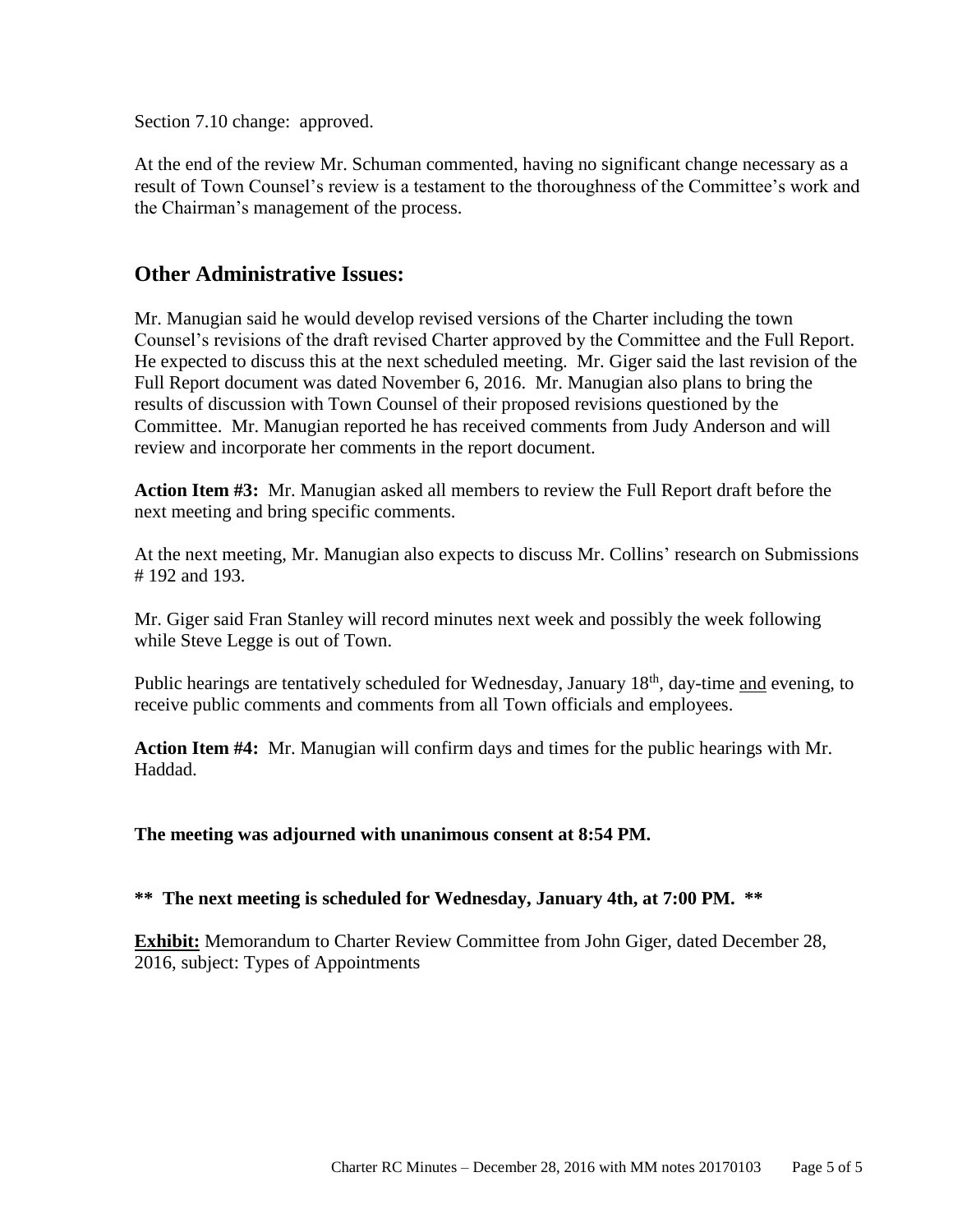# **Exhibit to Charter Review Committee** 12-28-16 Meeting Minutes

# **MEMORANDUM**

त्

Date: December 28, 2016 To: Charter Review Committee From: John Giger Subject: Types of Appointments

Reference: The Appointments section on page 8 of the Town of Groton, Charter Review Committee, WORKING DRAFT- Recommended Charter Changes - Full Report, dated November 6, 2016 (copy attached).

Referenced section currently reads:

#### **Appointments**

There are three types of appointments.

- Appointment to an open meeting law committee
- Appointment to a non open meeting law committee
- Appointment to a positon as a town employee

I proposed that the Appointments section be changed to read as follows:

#### **Appointments**

There are four types of appointments:

- Appointment to an open meeting law committee
- Appointment to a non-open meeting law committee
- Appointment to a positon as a compensated town employee
- Appointment to a position as a non-compensated town employee

The rationale for my proposed change is explained in Exhibit C to CRC Minutes of 20161116, Prepared by John Giger, 2016-11-16 (copy attached).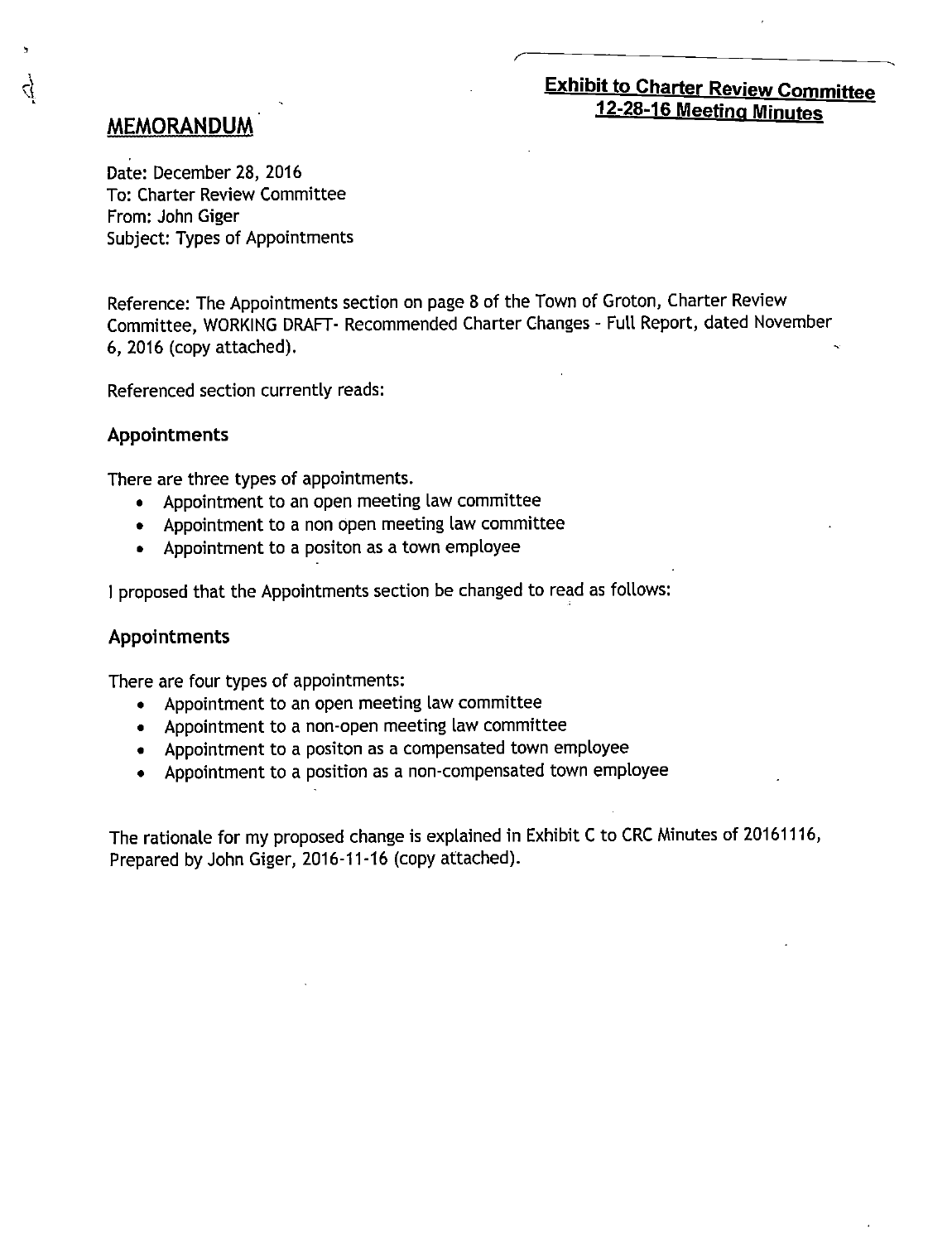#### **Town Government**

 $\lambda$ 

Any subcommittee created by an open meeting law committee is also subject to the open meeting law, regardless of the number of members of the subcommittee. However, an individual member of a committee charged with a task is not subject to the open meeting law while performing that task and may communicate with another committee member while performing that task. This is a gray area.

#### Role and Responsibility of a Committee

The description of a committee is called its Charge. The Charge of every committee should contain the following.

- The formal name of the committee
- The number of members, how they are appointed or elected and by whom
- What the purpose of the committee is
- What the duration of the committee is
- What the deliverables of the committee are
- Who the committee reports to (often implied or omitted)

#### **Committee Reporting**

For the most part an open meeting law committee reports to and is responsible to the voters. An OML committee does not report to the Board of Selectmen, Town Manager or any other entity.

#### **Appointing Committee Members**

The process for appointing members and the appointing authority (appointers) must be specified in the charge for an appointed committee. When a committee member is appointed, they have no obligation to the appointing authority other than to carry out the duties of a committee member. They are not obligated to represent the appointing authority or to support the point of view of the appointing authority.

#### **Removing Committee Members**

General Open Crembin 1997 A Committee member may be removed if they are not performing the duties of a member of the committee. They may be removed by the authority which appointed them.

### **Appointments**

There are three types of appointments.

- Appointment to an open meeting law committee
- Appointment to a non open meeting law committee
- -

• Appointment to a position as a town employee<br>Appointment to an open meeting law committee is covered in the charge of the committee already discussed above.

Appointment to a non open meeting law committee is done by the town officer who creates the committee or their designee.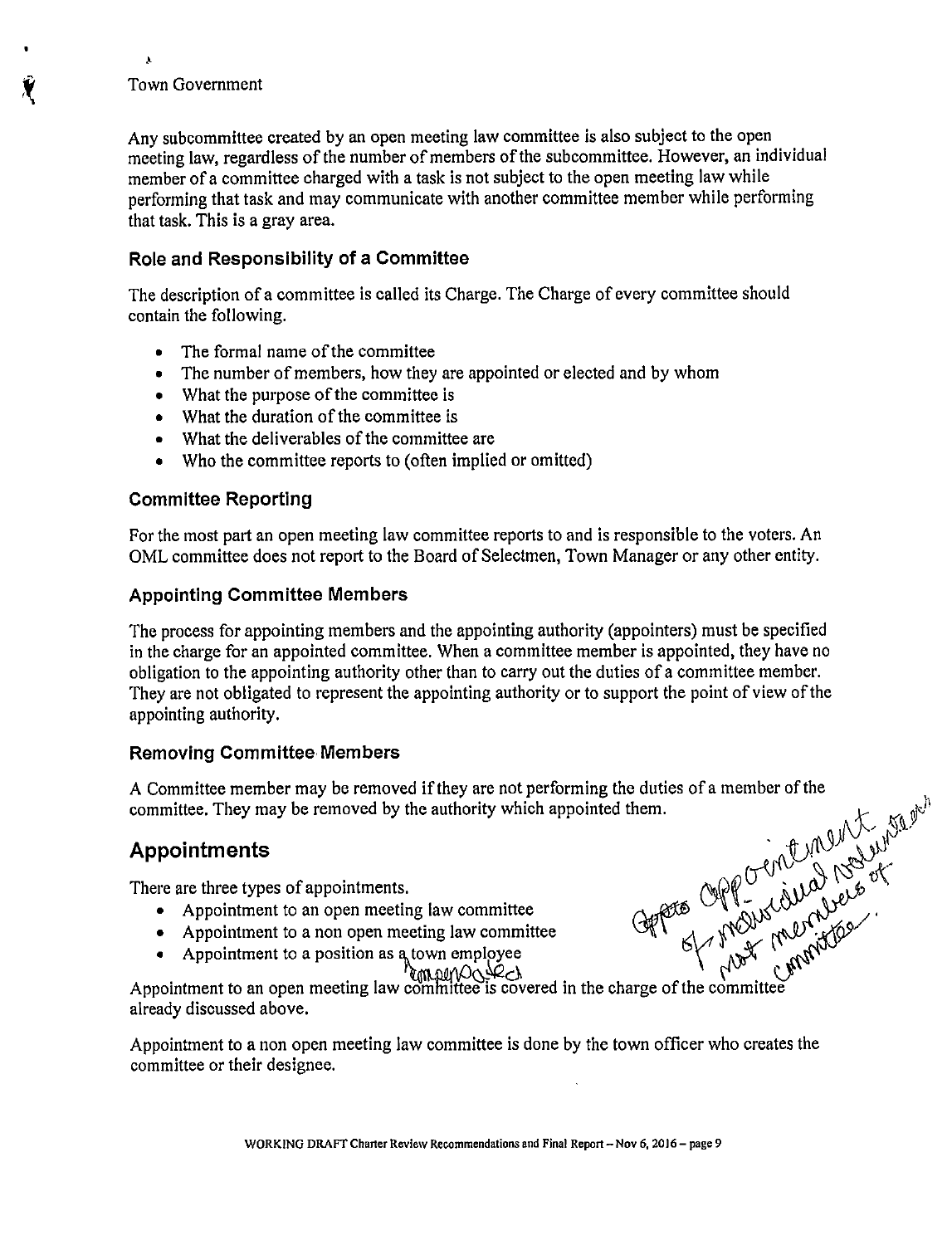$GIGER$   $MASZR$ 

# **Town of Groton Charter Review Committee WORKING DRAFT - Recommended Charter Changes - Full** Report

November 6, 2016

 $\mathcal{L}$ 

 $\Delta \sim 10^4$ 

WORKING DRAFT Charter Review Recommendations and Final Report - Nov 6, 2016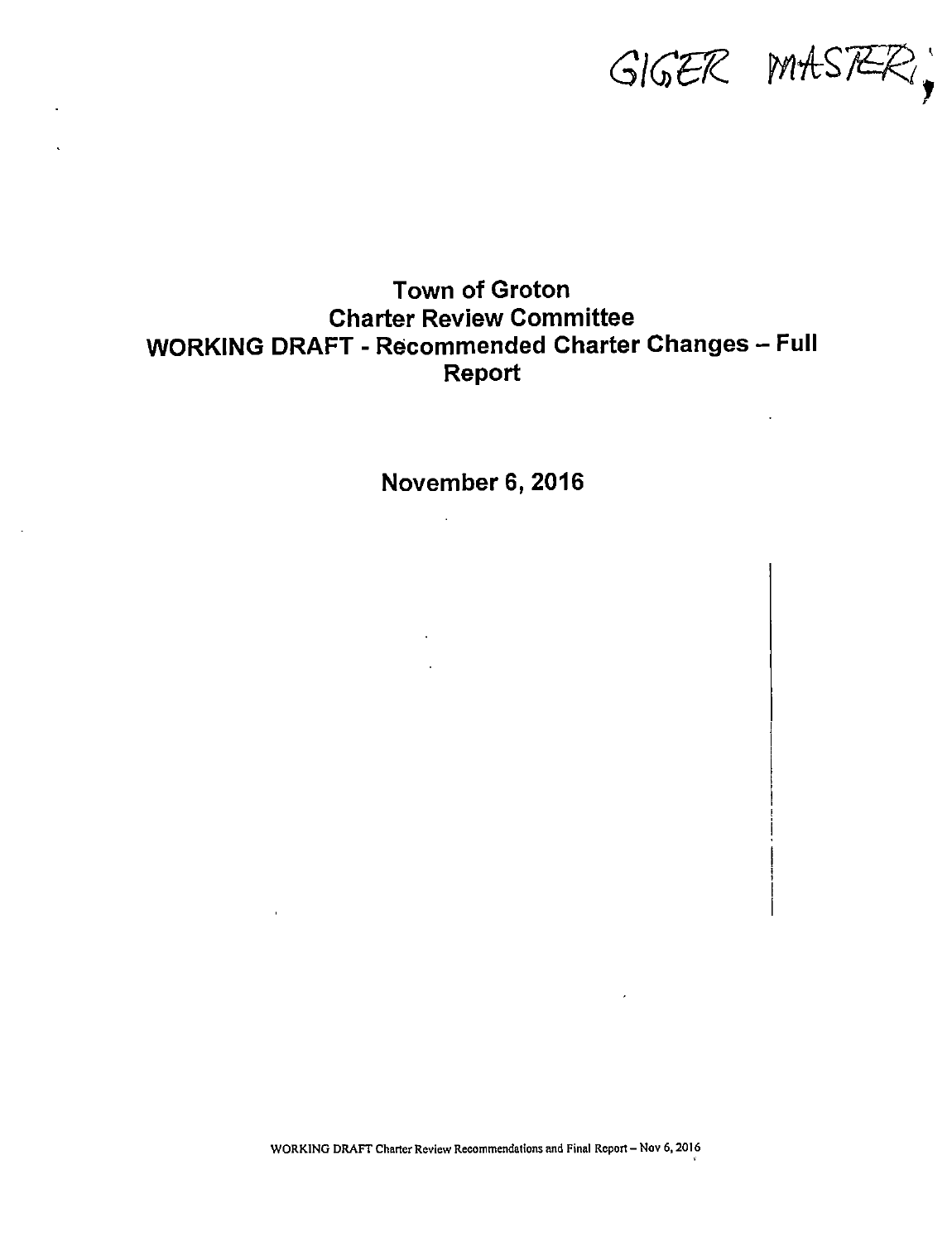# Types of Town Employees Based on Compensation

I had a phone conversation with Mark Haddad this morning and learned that from a compensation perspective there two types of town employees, ones who are compensated (e.g., Country Club General Manager/Head Golf Professional, Land Use Director/Town Planner, Conservation Administrator, Building Commissioned and etc.) and ones who are not compensated (e.g., ADA Coordinator, Fence Viewer, Field Driver, Keeper of the Town Clock and etc.).

### Definition of Municipal Employee

ļ

Chapter 268A: Conduct of Public Officials and Employees, Section 1: Definitions

(a) "Compensation", any money, thing of value or economic benefit conferred on or received by any person in return for services rendered or to be rendered by himself or another.

(f) "Municipal agency", any department or office of a city or town government and any council, division, board, bureau, commission, institution, tribunal or other instrumentality thereof or thereunder.

(g) "Municipal employee," a person performing services for or holding an office, position, employment or membership in a municipal agency, whether by election, appointment, contract of hire or engagement, whether serving with or without compensation, on a full, regular, part-time, intermittent, or consultant basis, but excluding (1) elected members of a town meeting and (2) members of a charter commission established under Article LXXXIX of the Amendments to the Constitution.

(n) "Special municipal employee", a municipal employee who is not a mayor, a member of the board of aldermen, a member of the city council, or a selectman in a town with a population in excess of ten thousand persons and whose position has been expressly classified by the city council, or board of aldermen if there is no city council, or board of selectmen, as that of a special employee under the terms and provisions of this chapter; provided, however, that a selectman in a town with a population of ten thousand or fewer persons shall be a special municipal employee without being expressly so classified. All employees who hold equivalent offices, positions, employment or membership in the same municipal agency shall have the same classification; provided, however, no municipal employee shall be classified as a "special municipal employee" unless he occupies a position for which no compensation is provided or which, by its classification in the municipal agency involved or by the terms of the contract or conditions of employment, permits personal or private employment during normal working hours, or unless he in fact does not earn compensation as a municipal employee for an aggregate of more than eight hundred hours during the preceding three hundred and sixty-five days. For this purpose, compensation by the day shall be considered as equivalent to compensation for seven hours per day. A special municipal employee shall be in such status on days for which he is not compensated as well as on days on which he earns compensation. All employees of any city or town wherein no such classification has been